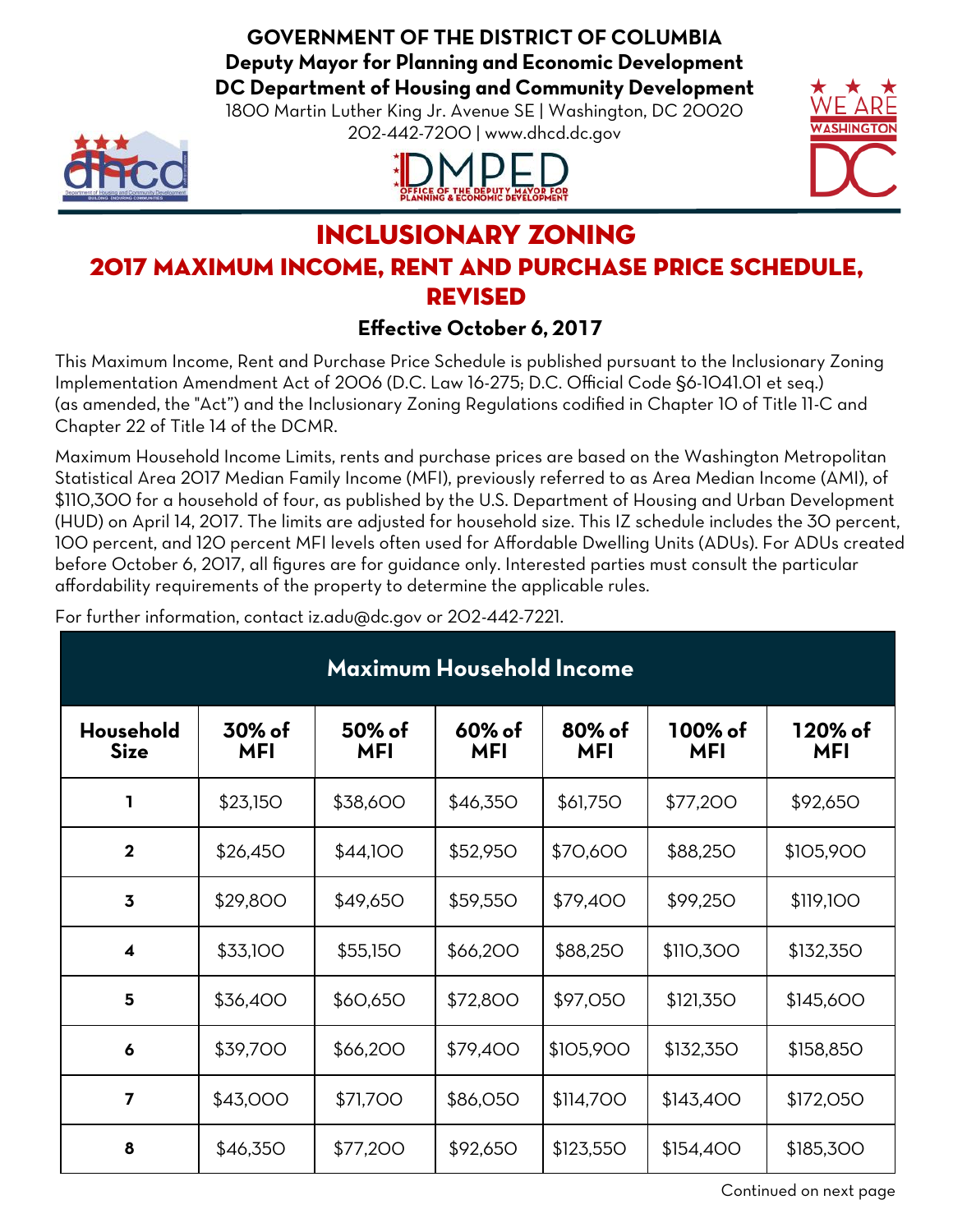| Minimum Household Income (Recommended)<br>Based on Housing Costs Not Exceeding 38% of the Household Income |                      |                         |                      |                      |                       |                       |  |  |
|------------------------------------------------------------------------------------------------------------|----------------------|-------------------------|----------------------|----------------------|-----------------------|-----------------------|--|--|
| <b>Unit Size</b>                                                                                           | 30% of<br><b>MFI</b> | $50\%$ of<br><b>MFI</b> | 60% of<br><b>MFI</b> | 80% of<br><b>MFI</b> | 100% of<br><b>MFI</b> | 120% of<br><b>MFI</b> |  |  |
| Studio                                                                                                     | \$18,300             | \$30,650                | \$36,650             | \$48,650             | \$60,950              | \$73,250              |  |  |
| 1 bedroom                                                                                                  | \$19,600             | \$32,550                | \$39,150             | \$52,400             | \$65,350              | \$78,300              |  |  |
| 2 bedroom                                                                                                  | \$23,700             | \$39,150                | \$47,050             | \$62,850             | \$78,300              | \$94,100              |  |  |
| 3 bedroom                                                                                                  | \$27,450             | \$45,800                | \$54,950             | \$73,250             | \$91,600              | \$109,600             |  |  |
| 4 bedroom                                                                                                  | \$31,250             | \$52,400                | \$62,850             | \$83,700             | \$104,550             | \$125,350             |  |  |

| <b>Minimum Household Income</b><br>Based on Housing Costs Not Exceeding 50% of the Household Income |                                                                                                                             |          |          |          |          |          |  |  |  |  |
|-----------------------------------------------------------------------------------------------------|-----------------------------------------------------------------------------------------------------------------------------|----------|----------|----------|----------|----------|--|--|--|--|
| <b>Unit Size</b>                                                                                    | $60%$ of<br>100% of<br>120% of<br>30% of<br>50% of<br>80% of<br>MFI<br><b>MFI</b><br><b>MFI</b><br><b>MFI</b><br>MFI<br>MFI |          |          |          |          |          |  |  |  |  |
| Studio                                                                                              | \$13,900                                                                                                                    | \$23,300 | \$27,850 | \$36,950 | \$46,300 | \$55,700 |  |  |  |  |
| 1 bedroom                                                                                           | \$14,900                                                                                                                    | \$24,700 | \$29,750 | \$39,850 | \$49,700 | \$59,500 |  |  |  |  |
| 2 bedroom                                                                                           | \$18,000                                                                                                                    | \$29,750 | \$35,750 | \$47,750 | \$59,500 | \$71,500 |  |  |  |  |
| 3 bedroom                                                                                           | \$20,900<br>\$55,700<br>\$69,600<br>\$83,300<br>\$34,800<br>\$41,750                                                        |          |          |          |          |          |  |  |  |  |
| 4 bedroom                                                                                           | \$23,750                                                                                                                    | \$39,850 | \$47,750 | \$63,600 | \$79,450 | \$95,300 |  |  |  |  |

Minimum Incomes are only applicable for rental Inclusionary Units and are not applicable if a household has rental assistance, such as a rent voucher or subsidy.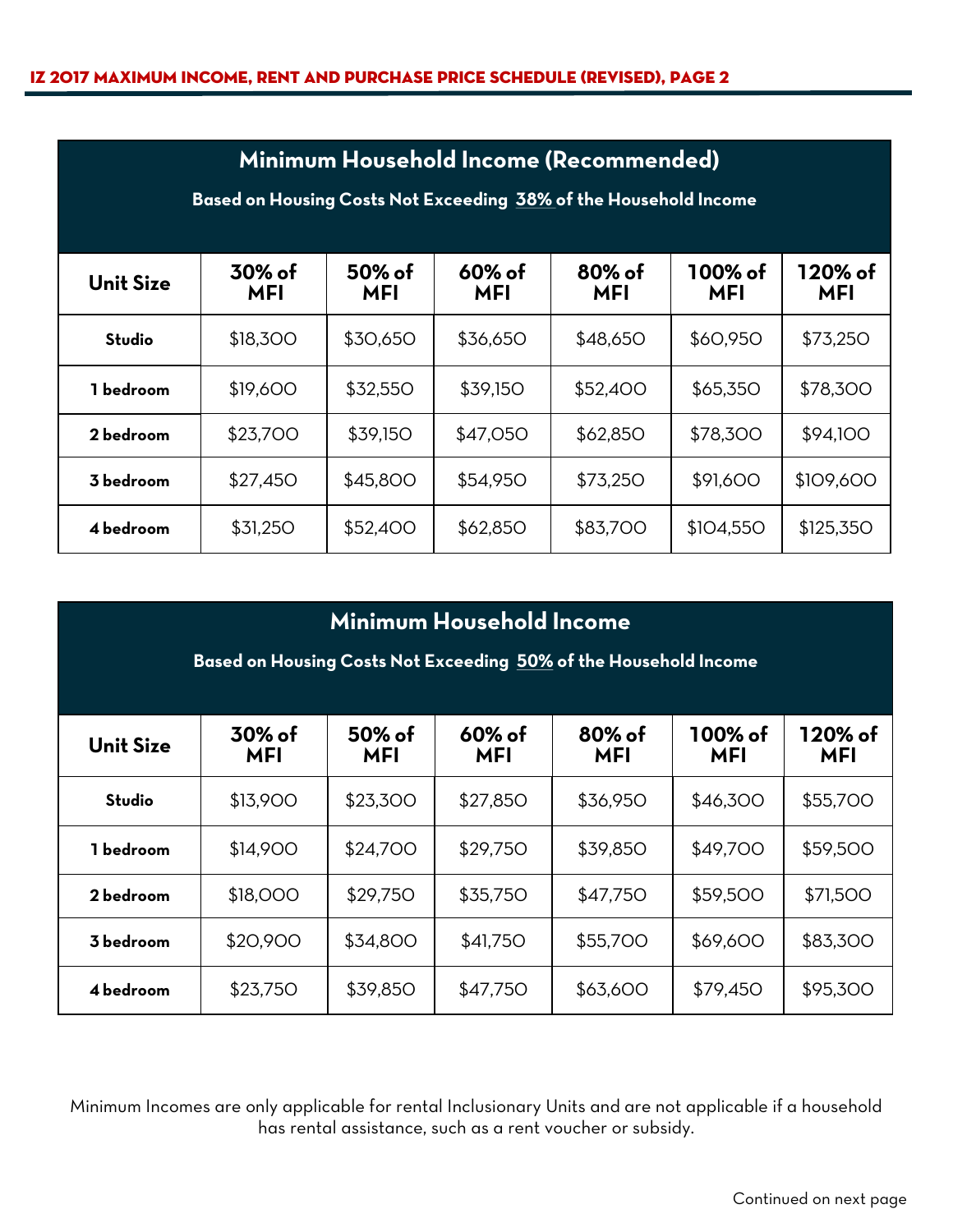|                              |                                                        | 30% of<br><b>MFI Units</b>            |                                            | 50% of<br><b>MFI Units</b>                        |                                            | 60% of<br><b>MFI Units</b>                 |                                     |                                                   |
|------------------------------|--------------------------------------------------------|---------------------------------------|--------------------------------------------|---------------------------------------------------|--------------------------------------------|--------------------------------------------|-------------------------------------|---------------------------------------------------|
| Number of<br><b>Bedrooms</b> | <b>Estimated</b><br><b>Utility</b><br><b>Allowance</b> | <b>Estimated</b><br><b>Condo Fees</b> | <b>Maximum</b><br><b>Allowable</b><br>Rent | <b>Maximum</b><br><b>Purchase</b><br><b>Price</b> | <b>Maximum</b><br><b>Allowable</b><br>Rent | Maximum<br><b>Purchase</b><br><b>Price</b> | Maximum<br><b>Allowable</b><br>Rent | <b>Maximum</b><br><b>Purchase</b><br><b>Price</b> |
| Studio                       | $$111 - $160$                                          | \$331                                 | \$58O                                      | \$48,000                                          | \$970                                      | \$109,800                                  | \$1,160                             | \$140,700                                         |
|                              | $$169 - $241$                                          | \$394                                 | \$62O                                      | \$44,500                                          | \$1,030                                    | \$110,700                                  | \$1,240                             | \$143,800                                         |
| $\overline{2}$               | $$226 - $322$                                          | \$583                                 | \$750                                      | \$34,100                                          | \$1,240                                    | \$113,600                                  | \$1,490                             | \$153,300                                         |
| $\overline{3}$               | $$285 - $404$                                          | \$662                                 | <b>\$870</b>                               | \$41,400                                          | \$1,450                                    | \$134,100                                  | \$1,740                             | \$180,400                                         |
| 4                            | $$342 - $484$                                          | \$693                                 | \$990                                      | \$56,200                                          | \$1,660                                    | \$162,200                                  | \$1,990                             | <b>\$215,100</b>                                  |

# **Multifamily Developments**

|                              |                                                 | 80% of<br><b>MFI Units</b>            |                                            | 100% of<br><b>MFI Units</b>                       |                                            | 120% of<br><b>MFI Units</b>                       |                                            |                                                   |
|------------------------------|-------------------------------------------------|---------------------------------------|--------------------------------------------|---------------------------------------------------|--------------------------------------------|---------------------------------------------------|--------------------------------------------|---------------------------------------------------|
| Number of<br><b>Bedrooms</b> | Estimated<br><b>Utility</b><br><b>Allowance</b> | <b>Estimated</b><br><b>Condo Fees</b> | <b>Maximum</b><br><b>Allowable</b><br>Rent | <b>Maximum</b><br><b>Purchase</b><br><b>Price</b> | <b>Maximum</b><br><b>Allowable</b><br>Rent | <b>Maximum</b><br><b>Purchase</b><br><b>Price</b> | <b>Maximum</b><br><b>Allowable</b><br>Rent | <b>Maximum</b><br><b>Purchase</b><br><b>Price</b> |
| Studio                       | $$111 - $160$                                   | \$331                                 | \$1,540                                    | \$202,500                                         | \$1,930                                    | \$264,300                                         | \$2,320                                    | \$326,100                                         |
| 1                            | $$169 - $241$                                   | \$394                                 | \$1,660                                    | \$210,100                                         | \$2,070                                    | \$276,300                                         | \$2,480                                    | \$342,500                                         |
| $\mathbf 2$                  | $$226 - $322$                                   | \$583                                 | \$1,990                                    | \$232,800                                         | \$2,480                                    | \$312,200                                         | <b>\$2,980</b>                             | \$391,700                                         |
| $\overline{3}$               | $$285 - $404$                                   | \$662                                 | \$2,320                                    | \$273,100                                         | \$2,900                                    | \$365,900                                         | \$3,470                                    | \$458,600                                         |
| $\blacktriangleleft$         | $$342 - $484$                                   | \$693                                 | \$2,650                                    | \$321,100                                         | \$3,310                                    | \$427,000                                         | \$3,970                                    | \$533,000                                         |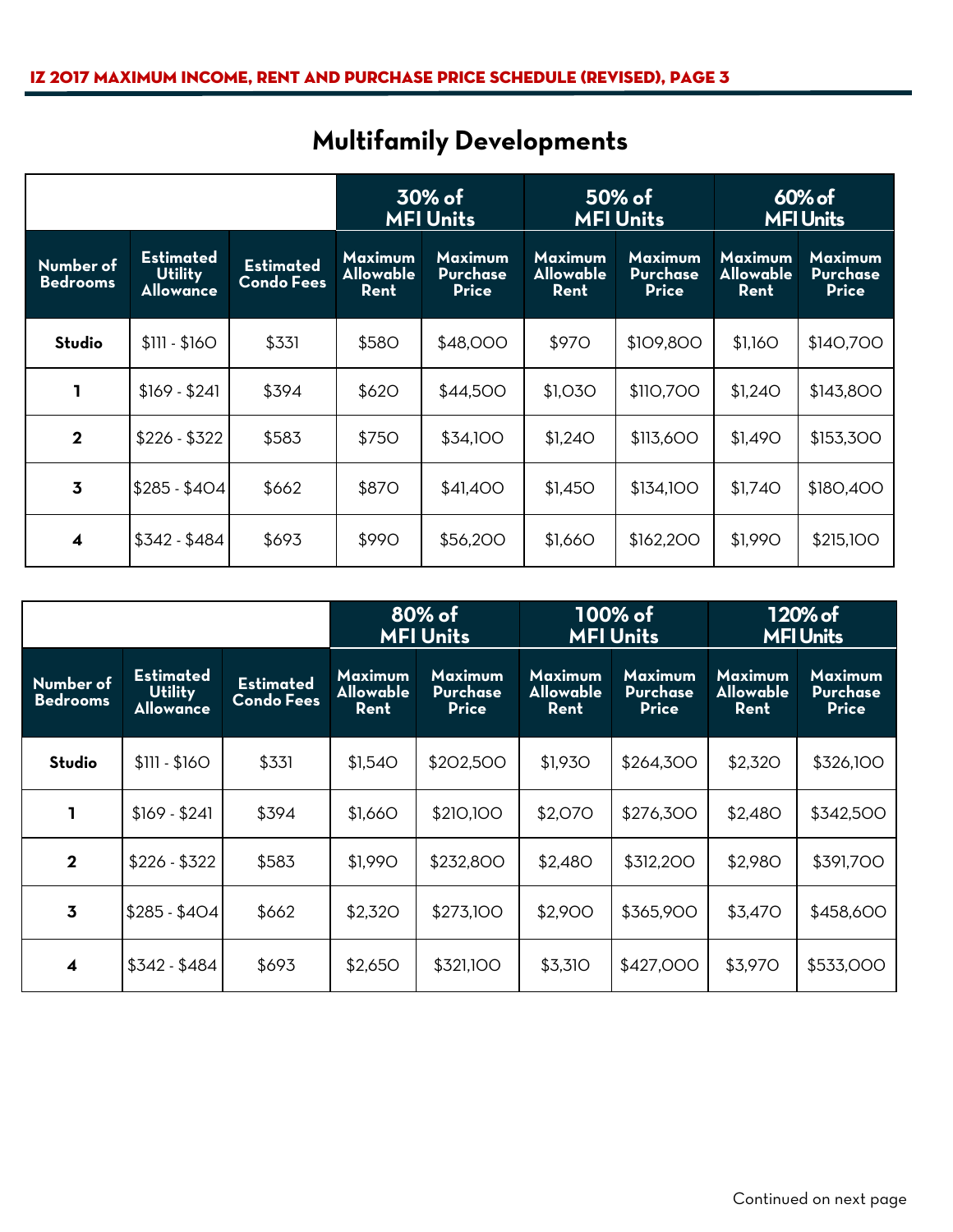# **Single-Family Developments**

|                              |                                                        | 30% of<br><b>MFI Units</b>                          |                                            | 50% of<br><b>MFI Units</b>                        |                                     | $60\%$ of<br><b>MFI Units</b>                     |                                            |                                                   |
|------------------------------|--------------------------------------------------------|-----------------------------------------------------|--------------------------------------------|---------------------------------------------------|-------------------------------------|---------------------------------------------------|--------------------------------------------|---------------------------------------------------|
| Number of<br><b>Bedrooms</b> | <b>Estimated</b><br><b>Utility</b><br><b>Allowance</b> | <b>Estimated</b><br>Homeowner<br><b>Assoc. Fees</b> | <b>Maximum</b><br><b>Allowable</b><br>Rent | <b>Maximum</b><br><b>Purchase</b><br><b>Price</b> | <b>Maximum</b><br>Allowable<br>Rent | <b>Maximum</b><br><b>Purchase</b><br><b>Price</b> | <b>Maximum</b><br><b>Allowable</b><br>Rent | <b>Maximum</b><br><b>Purchase</b><br><b>Price</b> |
| $\mathbf{2}$                 | $$269 - $426$                                          | \$143                                               | \$750                                      | \$85,300                                          | \$1,240                             | \$164,800                                         | \$1,490                                    | \$204,500                                         |
| $\overline{\mathbf{3}}$      | $$336 - $529$                                          | \$169                                               | \$870                                      | \$99,400                                          | \$1,450                             | \$192,100                                         | \$1,740                                    | \$238,500                                         |
| $\overline{\mathbf{4}}$      | $$401 - $629$                                          | \$195                                               | \$990                                      | \$105,500                                         | \$1,660                             | \$211,500                                         | \$1,990                                    | \$264,400                                         |

|                              |                                                        | 80% of<br><b>MFI Units</b>                          |                                     | 100% of<br><b>MFI Units</b>                       |                                            | 120% of<br><b>MFI Units</b>                       |                                            |                                                   |
|------------------------------|--------------------------------------------------------|-----------------------------------------------------|-------------------------------------|---------------------------------------------------|--------------------------------------------|---------------------------------------------------|--------------------------------------------|---------------------------------------------------|
| Number of<br><b>Bedrooms</b> | <b>Estimated</b><br><b>Utility</b><br><b>Allowance</b> | <b>Estimated</b><br>Homeowner<br><b>Assoc. Fees</b> | <b>Maximum</b><br>Allowable<br>Rent | <b>Maximum</b><br><b>Purchase</b><br><b>Price</b> | <b>Maximum</b><br><b>Allowable</b><br>Rent | <b>Maximum</b><br><b>Purchase</b><br><b>Price</b> | <b>Maximum</b><br><b>Allowable</b><br>Rent | <b>Maximum</b><br><b>Purchase</b><br><b>Price</b> |
| $\mathbf{2}$                 | $$269 - $426$                                          | \$143                                               | \$1,990                             | \$284,000                                         | \$2,480                                    | \$363,400                                         | <b>\$2,980</b>                             | \$442,900                                         |
| $\overline{\mathbf{3}}$      | \$336 - \$529                                          | \$169                                               | \$2,320                             | \$331,200                                         | \$2,900                                    | \$423,900                                         | \$3,470                                    | \$516,600                                         |
| $\overline{\mathbf{4}}$      | $$401 - $629$                                          | \$195                                               | \$2,650                             | \$370,400                                         | \$3,310                                    | \$476,300                                         | \$3,970                                    | \$582,300                                         |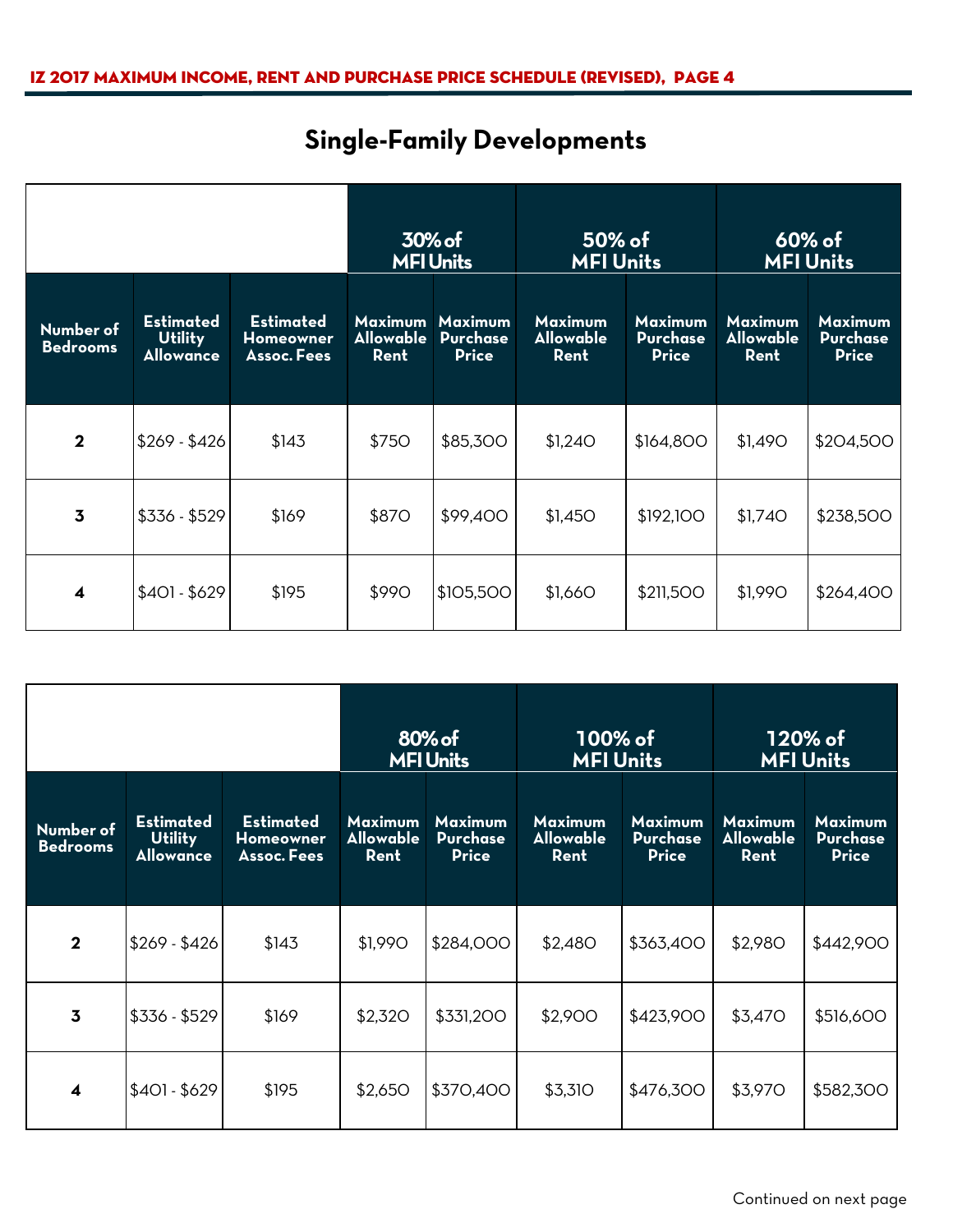The Maximum Allowable Purchase Price or Rent is calculated based on a household at the benchmark income spending no more than 30 percent of its income toward housing costs.

Maximum Allowable Rent is equal to the rent published minus any utility expenses paid by the tenant for water, sewer, electricity, natural gas, trash and any other fees required in order to occupy the Unit, including, but not limited to, mandatory amenity fees or administrative fees. Utilities are estimated above and the range is based on the difference between gas or electric heat. Actual costs to be deducted for each utility are itemized in Schedule 1.

A Development Owner may lower the rents or prices to achieve a larger marketing band of incomes for marketing purposes to ensure occupancy.

Maximum Allowable Purchase Prices use the following assumptions:

- 1. A conventional 30 year, fixed-rate, fully amortizing mortgage at the national average mortgage rate as published by the Federal Housing Finance Agency at www.fhfa.gov (4.24 percent as of May 5, 2017) plus a 1.5 percent cushion to protect for future interest rate increases and a 5 percent down payment.
- 2. Real estate property taxes are assessed based on the control price at the current real estate tax rate of \$0.85 per \$100 of valuation and a homestead deduction of \$72,450.
- 3. Condominium fees are estimated at 63 cents per square foot per month applied to the assumed unit square footages. Single-Family homeowner association fees are estimated at 13 cents per square foot per month applied to the assumed unit square footages. Estimated unit sizes are:

|                         |        | <b>Multi-Family Development</b> | Single-Family Development |           |           |           |
|-------------------------|--------|---------------------------------|---------------------------|-----------|-----------|-----------|
| <b>Unit Type</b>        | Studio | Bedroom                         | 2 Bedroom 3 Bedroom       | 2 Bedroom | 3 Bedroom | 4 Bedroom |
| <b>Unit Size</b>        | 525    | 625                             | 1,100                     | 1,300     | 1,500     |           |
| <b>Hazard Insurance</b> |        | Included in Condominium Fee     |                           | \$120     | \$13O     | \$190     |

- NOTE 1. If the actual homeowner association/condominium fee for a specific Unit is more than 10 percent higher than the fees assumed in this Schedule, then DHCD may use the actual fees to determine the Maximum Purchase Price for the Unit.
- NOTE 2. If the condominium fees for any given Unit do not include hazard insurance, then DHCD may add the actual or estimated insurance costs to determine the Maximum Purchase Price for the Unit.
- NOTE 3. For unit types or target MFI not listed above contact the DHCD Housing Regulation Administration.
- NOTE 4. Maximum and Minimum Incomes are rounded to the nearest 50, Maximum Rents are rounded to the nearest 10 and Maximum Purchase Prices are rounded to the nearest 100. Incomes within 1 percent of the Maximum and Minimum Household Incomes will be considered by DHCD.
- NOTE 5. More information on Inclusionary Zoning is available at www.dhcd.dc.gov.